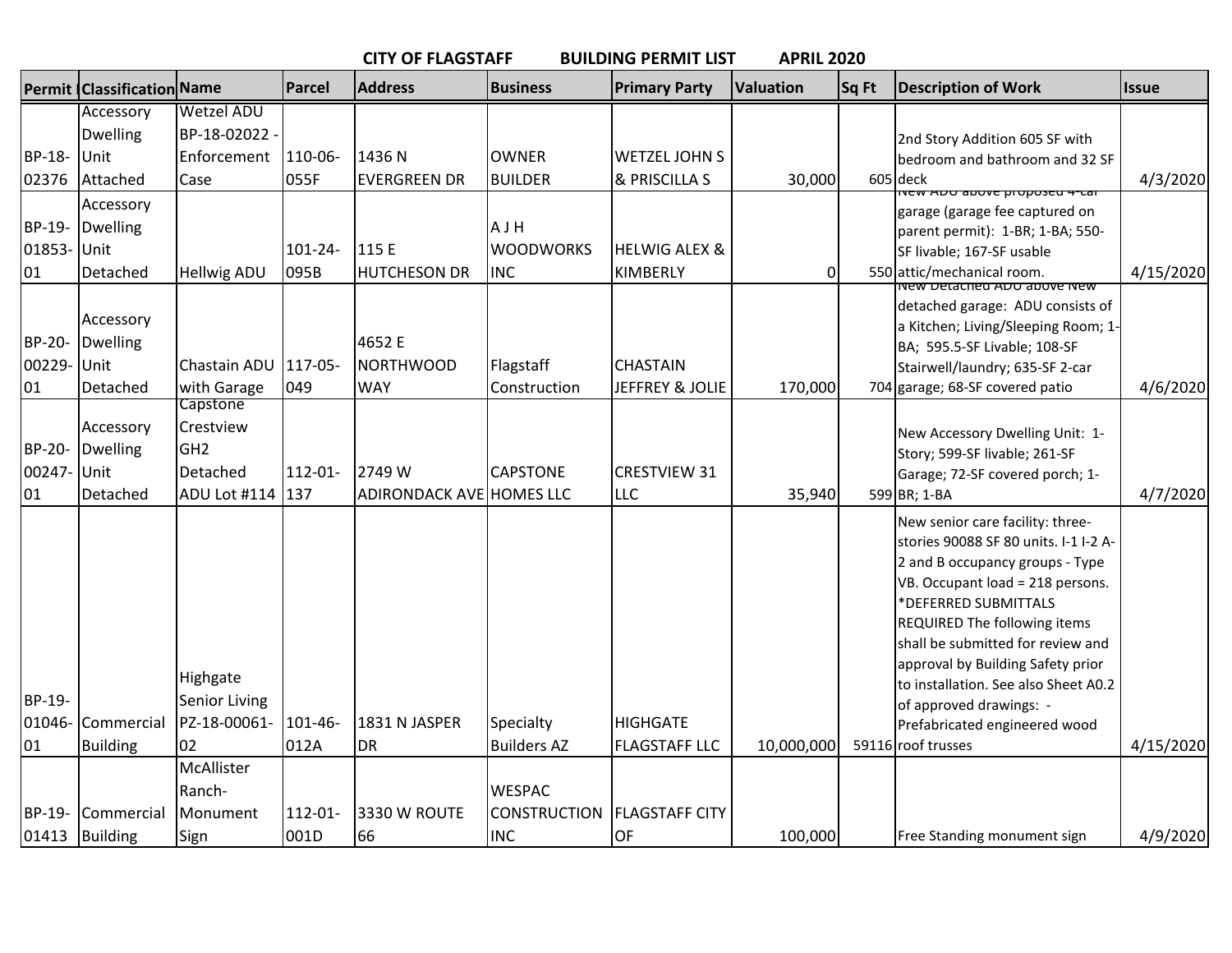| BP-19-<br>01860-       | Commercial                                             | Uncommon<br>Building PZ-                                                         | 103-04-            |                            | R G Brinkmann                                | <b>PANDIT ARUN &amp;</b>                                                    |           |         | New multifamily building with<br>shell retail. 179 dwelling units. 2<br>levels below grade 6 levels above<br>grade. Total building area approx.<br>408340 SF. Occupant load = 1557<br>(does not include shell retail |           |
|------------------------|--------------------------------------------------------|----------------------------------------------------------------------------------|--------------------|----------------------------|----------------------------------------------|-----------------------------------------------------------------------------|-----------|---------|----------------------------------------------------------------------------------------------------------------------------------------------------------------------------------------------------------------------|-----------|
| 01                     | <b>Building</b>                                        | 18-00206-01                                                                      | 005                | 910 S MILTON RD Company    |                                              | <b>SHILPA A</b>                                                             |           |         | 43,000,000 232913 parking garage uses)                                                                                                                                                                               | 4/23/2020 |
| BP-19-                 | Commercial                                             | Lowell<br>Observatory                                                            | 100-14-            | 1400 W MARS                | <b>BEC</b>                                   | LOWELL                                                                      |           |         | Lowell Observatory Columbarium                                                                                                                                                                                       |           |
| 02837                  | <b>Building</b>                                        | Columbarium                                                                      | 001A               | <b>HILL RD</b>             | SOUTHWEST INC OBSERVATORY                    | <b>SOUTHWESTER</b>                                                          | 150,000   |         | 124 approximate 670 SF                                                                                                                                                                                               | 4/7/2020  |
| BP-19-<br>00297-<br>02 | Commercial<br><b>Building</b><br>Repair/Rem<br>odel/TI | <b>IBC Student</b><br>Life Annex<br>PZ-18-00090                                  | 109-08-<br>185B    | <b>2229 E CEDAR</b><br>AVE | R C HUBBARD<br>LLC                           | N SCHOOL OF<br><b>MISSIONS DBA</b><br><b>INDIAN BIBLE</b><br><b>COLLEGE</b> | 70,000    |         | TI remodel space to include library<br>1680 SF with new MEP to support.<br>added covered porches 63 and 45<br><b>SF</b>                                                                                              | 4/30/2020 |
| <b>BP-20-</b><br>00044 | Commercial<br><b>Bldg</b><br>Repair/Rem<br>odel/TI     | T-Mobile Cell<br>Tower @ FHS                                                     | $100 - 01$<br>007A | 400 W ELM AVE              |                                              | <b>FLAGSTAFF</b><br><b>SCHOOL</b><br><b>DISTRICT 1</b>                      | 28,000    |         | Co-locate telecommunications<br>equipment on existing monopine<br>tower on FHS property. Addition<br>of 50kW diesel back-up generator<br>and equipment cabinets with<br>concrete foundation.                         | 4/8/2020  |
| BP-20-<br>00134        | Commercial<br><b>Bldg</b><br>Repair/Rem<br>odel/TI     | <b>MEMS</b><br>Remodel<br>Existing<br>Locker Rooms<br>linto<br><b>Classrooms</b> | 109-07-<br>006     | 3223 N FOURTH<br><b>ST</b> | McCarthy<br><b>Building</b><br>Companies Inc | <b>FLAGSTAFF</b><br><b>UNIFIED</b><br><b>SCHOOL</b><br><b>DISTRICT #1</b>   | 295,000   |         | Demolition of existing locker<br>rooms and remodel to create two<br>classrooms approx. 2646 SF                                                                                                                       | 4/2/2020  |
|                        | Commercial<br><b>Bldg</b>                              | <b>Best Western</b>                                                              |                    |                            |                                              | <b>CATALINA</b><br><b>INVESTMENT &amp;</b>                                  |           |         |                                                                                                                                                                                                                      |           |
|                        | BP-20-Repair/Rem                                       | 4 EV Charging 108-08-                                                            | 004                | 3030 E ROUTE 66 Inc.       | Harmon Electric                              | <b>TRUST LTD</b>                                                            |           |         | APS Car Charging Stations (4) 200A                                                                                                                                                                                   |           |
|                        | 00188 odel/TI                                          | Ports<br><b>FMC New</b>                                                          |                    |                            |                                              | <b>PTNRSHP</b>                                                              | 30,000    |         | panel                                                                                                                                                                                                                | 4/16/2020 |
|                        | Commercial<br><b>Bldg</b>                              | Second Floor<br>Electrical                                                       |                    |                            | LOVEN                                        | <b>FLAGSTAFF</b>                                                            |           |         | New Power Distribution and Life                                                                                                                                                                                      |           |
| BP-20-<br>00220        | Repair/Rem<br>odel/TI                                  | Room<br>Generator                                                                | 101-01-<br>013C    | 1200 N BEAVER<br><b>ST</b> | CONTRACTING<br><b>INC</b>                    | <b>MEDICAL</b><br><b>CENTER INC</b>                                         | 2,000,000 | 895 SF. | Safety Genset Circuit System 895                                                                                                                                                                                     | 4/22/2020 |
|                        |                                                        |                                                                                  |                    |                            |                                              |                                                                             |           |         |                                                                                                                                                                                                                      |           |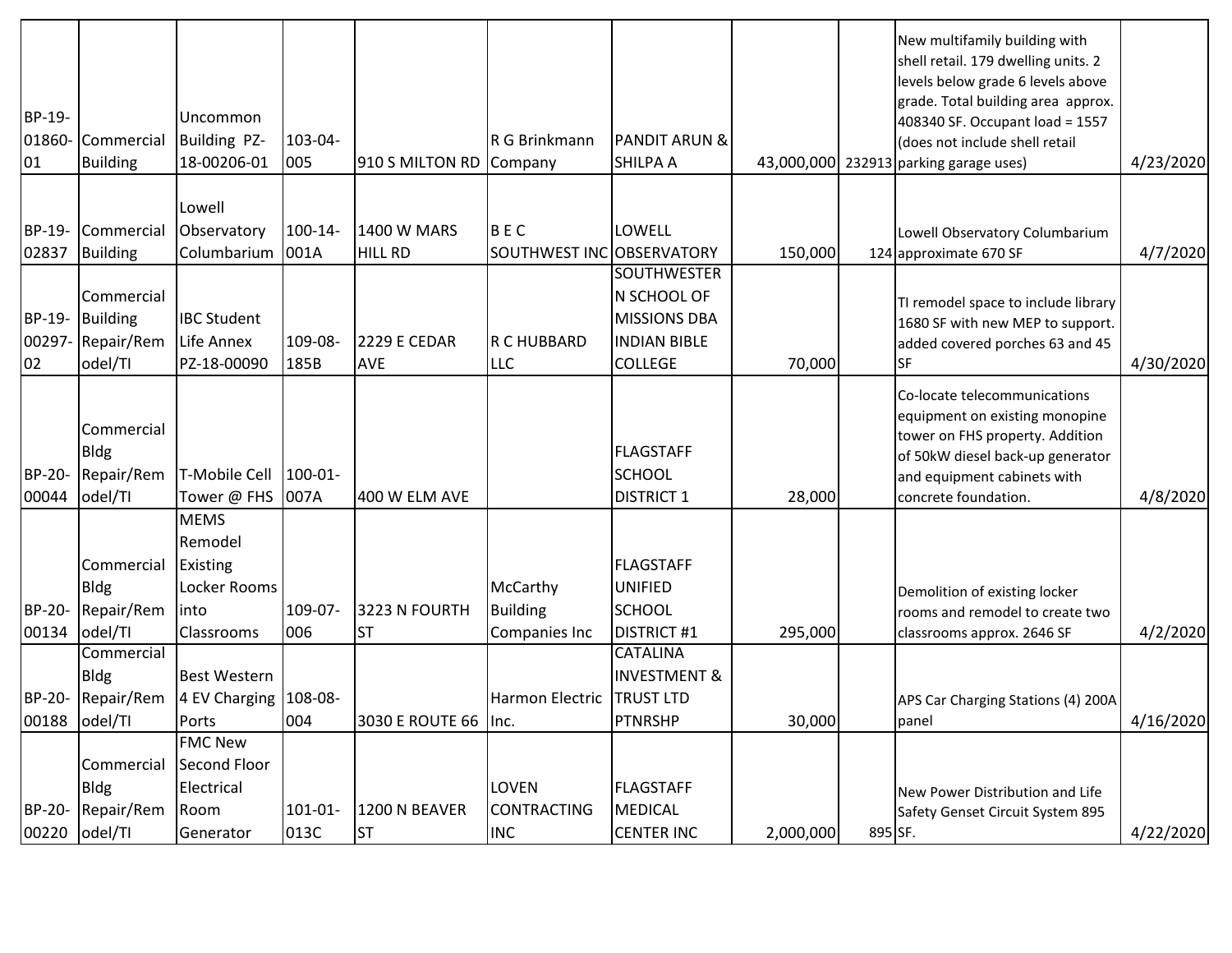|                 | Commercial                                               | Native                        |                |                             |                                       |                                                       |         |                                                                                                                                                                                                                                                         |           |
|-----------------|----------------------------------------------------------|-------------------------------|----------------|-----------------------------|---------------------------------------|-------------------------------------------------------|---------|---------------------------------------------------------------------------------------------------------------------------------------------------------------------------------------------------------------------------------------------------------|-----------|
|                 | <b>Bldg</b>                                              | American For                  |                |                             |                                       |                                                       |         |                                                                                                                                                                                                                                                         |           |
| BP-20-          | Repair/Rem                                               | Community                     | 109-05-        | <b>1500 E CEDAR</b>         | <b>BENALLY</b>                        | <b>CEDAR WEST</b>                                     |         |                                                                                                                                                                                                                                                         |           |
| 00295           | odel/TI                                                  | <b>Action TI</b>              | 001G           | AVE STE 36                  | <b>WOODRUFF</b>                       | <b>CAPITAL LLC</b>                                    | 150,000 | TI interior remodel 2275 SF                                                                                                                                                                                                                             | 4/22/2020 |
|                 | Commercial                                               | <b>FMC CT Room</b>            |                |                             | <b>LOVEN</b>                          | <b>FLAGSTAFF</b>                                      |         | of CT Scan Control and Equipment                                                                                                                                                                                                                        |           |
| BP-20-          | <b>Bldg</b>                                              | Equipment                     | 101-01-        | <b>1200 N BEAVER</b>        | <b>CONTRACTING</b>                    | MEDICAL                                               |         | Rooms 1930 SF. Occupant Load =                                                                                                                                                                                                                          |           |
| 00414           | Repair/Rem                                               | Replacement                   | 013C           | <b>ST</b>                   | <b>INC</b>                            | <b>CENTER INC</b>                                     | 500,000 | No Change                                                                                                                                                                                                                                               | 4/22/2020 |
|                 | Manufacture Zilfi New                                    |                               |                |                             |                                       |                                                       |         |                                                                                                                                                                                                                                                         |           |
| BP-19-          | d/Mobile/M Modular                                       |                               | $107 - 02 -$   |                             |                                       |                                                       |         | Installation of 24 x 40 modular                                                                                                                                                                                                                         |           |
| 01166           | odular                                                   | Home                          | 068            | 2026 N EAST ST              | <b>THREE PEAKS</b>                    | ZILFI JOSEPH JR                                       | 75,000  | home                                                                                                                                                                                                                                                    | 4/23/2020 |
|                 | Manufacture Miramonte                                    |                               |                |                             |                                       |                                                       |         |                                                                                                                                                                                                                                                         |           |
| BP-20-          | d/Mobile/M                                               | Construction                  | 112-62-        | 2940 S WOODY                |                                       | <b>MIRAMONTE</b>                                      |         |                                                                                                                                                                                                                                                         |           |
| 00555           | odular                                                   | Trailer                       | 483            | <b>MOUNTAIN RD</b>          |                                       | PRESIDIO LLC                                          | 10,000  | 8X20 Construction office                                                                                                                                                                                                                                | 4/14/2020 |
|                 | Manufacture                                              |                               |                |                             |                                       | COLONY-JO                                             |         |                                                                                                                                                                                                                                                         |           |
| BP-20-          | d/Mobile/M                                               |                               | $113 - 15 -$   | 5250 N HIGHWAY              |                                       | <b>DON MH</b>                                         |         |                                                                                                                                                                                                                                                         |           |
| 00625           | odular                                                   | Caird Unit 34                 | 004A           | 89 UNIT 34                  | <b>THREE PEAKS</b>                    | <b>COMM LLC</b>                                       | 13,000  | Install 14 X 60 manufactured unit                                                                                                                                                                                                                       | 4/27/2020 |
|                 | Residential                                              |                               |                |                             |                                       |                                                       |         |                                                                                                                                                                                                                                                         |           |
| BP-19-          | <b>Building</b>                                          |                               |                |                             |                                       |                                                       |         |                                                                                                                                                                                                                                                         |           |
| 01166-          | Repair/Rem                                               |                               | $107 - 02 -$   |                             |                                       |                                                       |         | CMU stem wall foundation for                                                                                                                                                                                                                            |           |
| 01              | odel/Add                                                 | Zilfi Stem Wall 068           |                | 2026 N EAST ST              |                                       | ZILFI JOSEPH JR                                       | 10,000  | 24x40 Modular home.                                                                                                                                                                                                                                     | 4/23/2020 |
| BP-19-<br>02388 | Residential<br><b>Building</b><br>Repair/Rem<br>odel/Add | Salisbury-<br>Wood<br>Remodel | 114-09-<br>027 | 1451 N<br><b>WAKONDA ST</b> | AJH<br><b>WOODWORKS</b><br><b>INC</b> | <b>SALISBURY</b><br><b>WOOD TRUST</b><br>DTD 04-09-19 | 125,000 | story SFD. Scope to include<br>replacing part of exist. standard<br>roof trusses by new scissor roof<br>trusses remodeling kitchen<br>bathrooms replacing exterior<br>doors and windows adding new<br>doors and windows and extending<br>existing deck. | 4/17/2020 |
|                 |                                                          |                               |                |                             |                                       |                                                       |         |                                                                                                                                                                                                                                                         |           |
| BP-20-          | Residential<br><b>Building</b><br>Repair/Rem             | Haglin Bonus                  | 111-22-        | 2581 W LYNETTE              | <b>OWNER</b>                          | <b>HAGLIN DALE E</b>                                  |         | Remodel upstairs bonus room into<br>habitable space. Total room area<br>is 396. For purpose of feeing the<br>area of space being modified was<br>calculated. This room is not to be                                                                     |           |
| 00011           | odel/Add                                                 | Room                          | 006            | <b>DR</b>                   | <b>BUILDER</b>                        | & ELIZABETH V                                         | 5,000   | used as a sleeping room.                                                                                                                                                                                                                                | 4/3/2020  |
|                 |                                                          | Chastain                      |                |                             |                                       |                                                       |         | Residential Remodel: New                                                                                                                                                                                                                                |           |
|                 | Residential                                              | <b>Front Entry</b>            |                |                             |                                       |                                                       |         | entertainment room: 534-SF; New                                                                                                                                                                                                                         |           |
|                 | <b>Building</b>                                          | Master                        |                | 4652 E                      |                                       |                                                       |         | Master Bedroom: 630-SF; New                                                                                                                                                                                                                             |           |
| BP-20-          | Repair/Rem                                               | Bedroom &                     | 117-05-        | <b>NORTHWOOD</b>            | Flagstaff                             | <b>CHASTAIN</b>                                       |         | Covered Deck at Master Bedroom:                                                                                                                                                                                                                         |           |
| 00229           | odel/Add                                                 | <b>Family Room</b>            | $ 049\rangle$  | <b>WAY</b>                  | Construction                          | JEFFREY & JOLIE                                       | 70,000  | 1169 740-SF                                                                                                                                                                                                                                             | 4/6/2020  |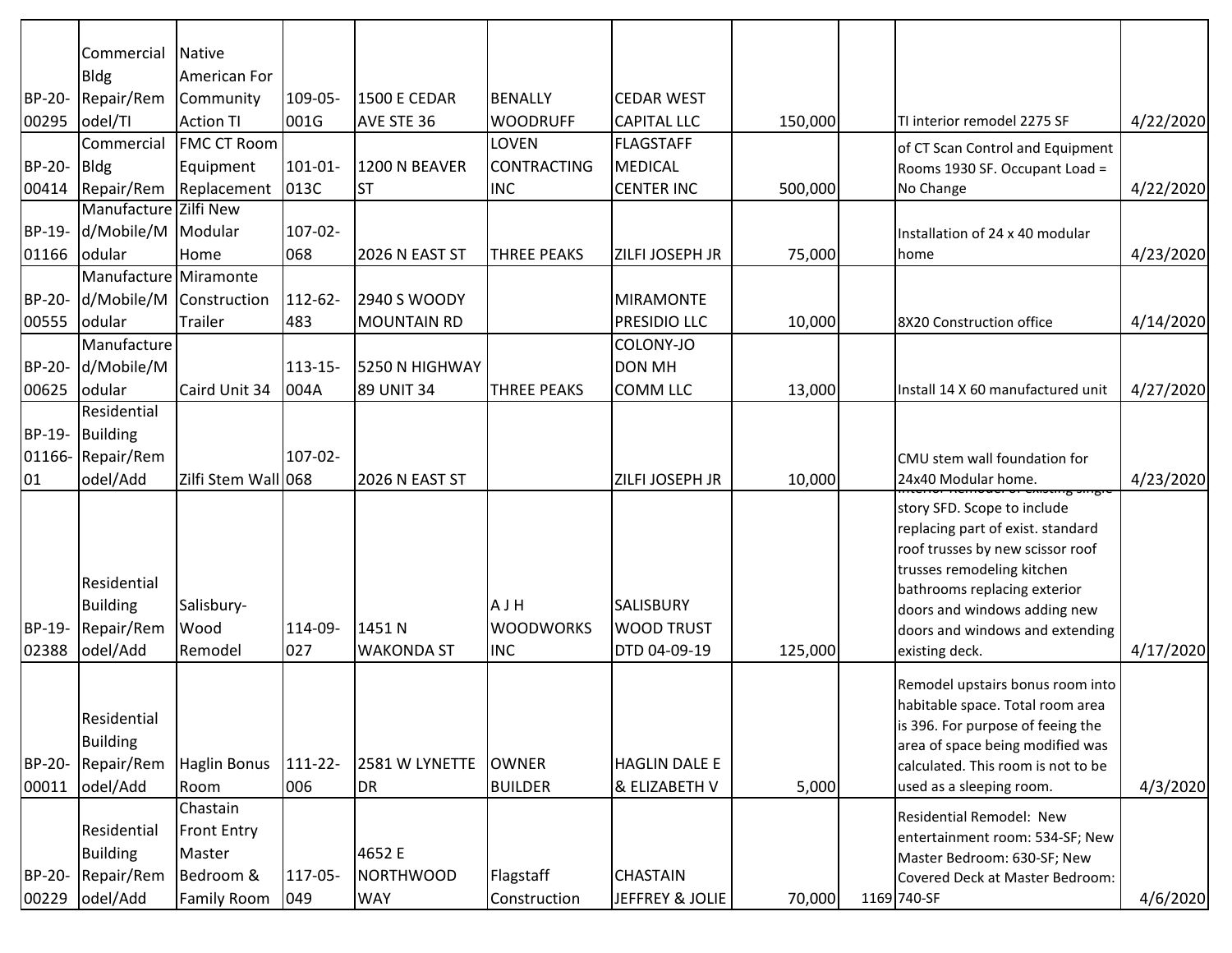|               | Residential     |                    |              |                      |                     |                          |         |                                      |           |
|---------------|-----------------|--------------------|--------------|----------------------|---------------------|--------------------------|---------|--------------------------------------|-----------|
|               | <b>Building</b> |                    |              |                      | T <sub>3</sub>      | LEMMO G M                |         |                                      |           |
| <b>BP-20-</b> | Repair/Rem      | Salter             | 108-02-      | 3323 N WALKER        | <b>CONSTRUCTION</b> | <b>REVOCABLE</b>         |         | New attached Accessory Dwelling      |           |
| 00313         | odel/Add        | Addition           | 119          | <b>ST</b>            | <b>LLC</b>          | <b>TRUST</b>             | 100,000 | 420 Unit: 420-SF livable; 1-BR; 1-BA | 4/9/2020  |
|               | Residential     |                    |              |                      |                     | <b>SHOOK MARK &amp;</b>  |         | 96-SF Bathroom addition/closet       |           |
|               | <b>Building</b> | Shook              |              |                      | <b>TIMBER PEAKS</b> | <b>KATHLEEN</b>          |         | reconfiguration in existing          |           |
| BP-20-        | Repair/Rem      | Bathroom           | 105-10-      | 3342 S               | <b>CONSTRUCTION</b> | REVOCABLE                |         | bedroom. No change to livable        |           |
| 00346         | odel/Add        | Addition           | 275          | <b>TOURMALINE DR</b> | <b>LLC</b>          | TRUST OF 1993            | 30,000  | square footage.                      | 4/23/2020 |
|               | Residential     |                    |              |                      |                     |                          |         |                                      |           |
|               | <b>Building</b> |                    |              | 2800N                |                     | <b>VICTOR</b>            |         |                                      |           |
| <b>BP-20-</b> | Repair/Rem      |                    | 117-33-      | <b>SADDLEBACK</b>    | <b>OWNER</b>        | <b>WILLIAM RAY &amp;</b> |         | Replace an existing deck with a      |           |
| 00368         | odel/Add        | <b>Victor Deck</b> | 003          | <b>WAY UNIT 3</b>    | <b>BUILDER</b>      | <b>SUSAN DENISE</b>      | 4,728   | 310 SF. deck.                        | 4/24/2020 |
|               | Residential     |                    |              |                      |                     |                          |         |                                      |           |
|               | <b>Building</b> |                    |              |                      |                     |                          |         | Minor interior remodel. Moving a     |           |
| <b>BP-20-</b> | Repair/Rem      | Lema               | $117 - 13 -$ | 2325N                | <b>OWNER</b>        |                          |         | bathroom to accommodate a            |           |
| 00459         | odel/Add        | Remodel            | 006          | <b>OAKMONT DR</b>    | <b>BUILDER</b>      | Sydney Lema              | 20,000  | utility room with a gas FAU.         | 4/3/2020  |
|               | Residential     |                    |              |                      |                     |                          |         | Historic Residence Scope of work     |           |
|               | <b>Building</b> |                    |              |                      |                     |                          |         | to include:                          |           |
| BP-20-        | Repair/Rem      | <b>Bowers</b>      | 109-08-      |                      | <b>BARDEN HOME</b>  |                          |         | Relocation/Reconfiguration of        |           |
| 00478         | odel/Add        | Remodel            | 020          | 2718 N MAIN ST       | <b>BUILDERS LLC</b> | Aaron Richards           | 160,000 | interior dividing walls;             | 4/17/2020 |
|               | Residential     |                    |              |                      |                     |                          |         |                                      |           |
|               | <b>Building</b> | Shorten            |              |                      |                     | <b>SHORTEN</b>           |         |                                      |           |
| BP-20-        | Repair/Rem      | Foundation         | 114-09-      | 1326 N INDIAN        | <b>OWNER</b>        | DAVID &                  |         |                                      |           |
| 00479         | odel/Add        | Repair             | 078          | <b>VALLEY WAY</b>    | <b>BUILDER</b>      | <b>CAROLE</b>            | 501     | partial Carport Foundation repair    | 4/30/2020 |
|               | Residential     |                    |              |                      |                     | <b>TUFT LORI L</b>       |         |                                      |           |
|               | <b>Building</b> |                    |              | 2600 N VALLEY        | <b>TIMBER PEAKS</b> | FAMILY                   |         |                                      |           |
| BP-20-        | Repair/Rem      | Tuft Beam          | 117-37-      | <b>VIEW RD UNIT</b>  | <b>CONSTRUCTION</b> | <b>REVOCABLE</b>         |         |                                      |           |
| 00517         | odel/Add        | Repair             | 066          | 116                  | <b>LLC</b>          | <b>TRUST</b>             | 6,500   | Emergency beam repair                | 4/16/2020 |
|               | Residential     |                    |              |                      |                     |                          |         |                                      |           |
|               | <b>Building</b> |                    |              | 2600 N VALLEY        | <b>TIMBER PEAKS</b> | No Owner                 |         |                                      |           |
| BP-20-        | Repair/Rem      | Beam Repair        | 117-37-      | <b>VIEW RD UNIT</b>  | <b>CONSTRUCTION</b> | Information              |         |                                      |           |
|               | 00518 odel/Add  | #119               | 069          | 119                  | <b>LLC</b>          | Available                | 6,500   | Emergency beam repair                | 4/16/2020 |
|               | Residential     |                    |              |                      |                     |                          |         |                                      |           |
|               | <b>Building</b> |                    |              | 2600 N VALLEY        | <b>TIMBER PEAKS</b> |                          |         |                                      |           |
| BP-20-        | Repair/Rem      | Holton Beam        | 117-37-      | <b>VIEW RD UNIT</b>  | <b>CONSTRUCTION</b> | <b>HOLTON</b>            |         |                                      |           |
| 00519         | odel/Add        | Repair #115        | 065          | 115                  | <b>LLC</b>          | <b>PATRICK B</b>         | 6,500   | Emergency Beam repair                | 4/16/2020 |
|               | Residential     |                    |              |                      |                     |                          |         |                                      |           |
|               | <b>Building</b> |                    |              |                      | <b>TIMBER PEAKS</b> | <b>BLAICH JEFF</b>       |         |                                      |           |
| BP-20-        | Repair/Rem      | <b>Blaich Beam</b> | 117-37-      | 5700 N VILLA CIR     | <b>CONSTRUCTION</b> | TRUST DTD 11-            |         |                                      |           |
| 00520         | odel/Add        | Repair #465        | 115          | <b>UNIT 465</b>      | <b>LLC</b>          | $ 04 - 10 $              | 6,500   | Emergency Beam repair                | 4/16/2020 |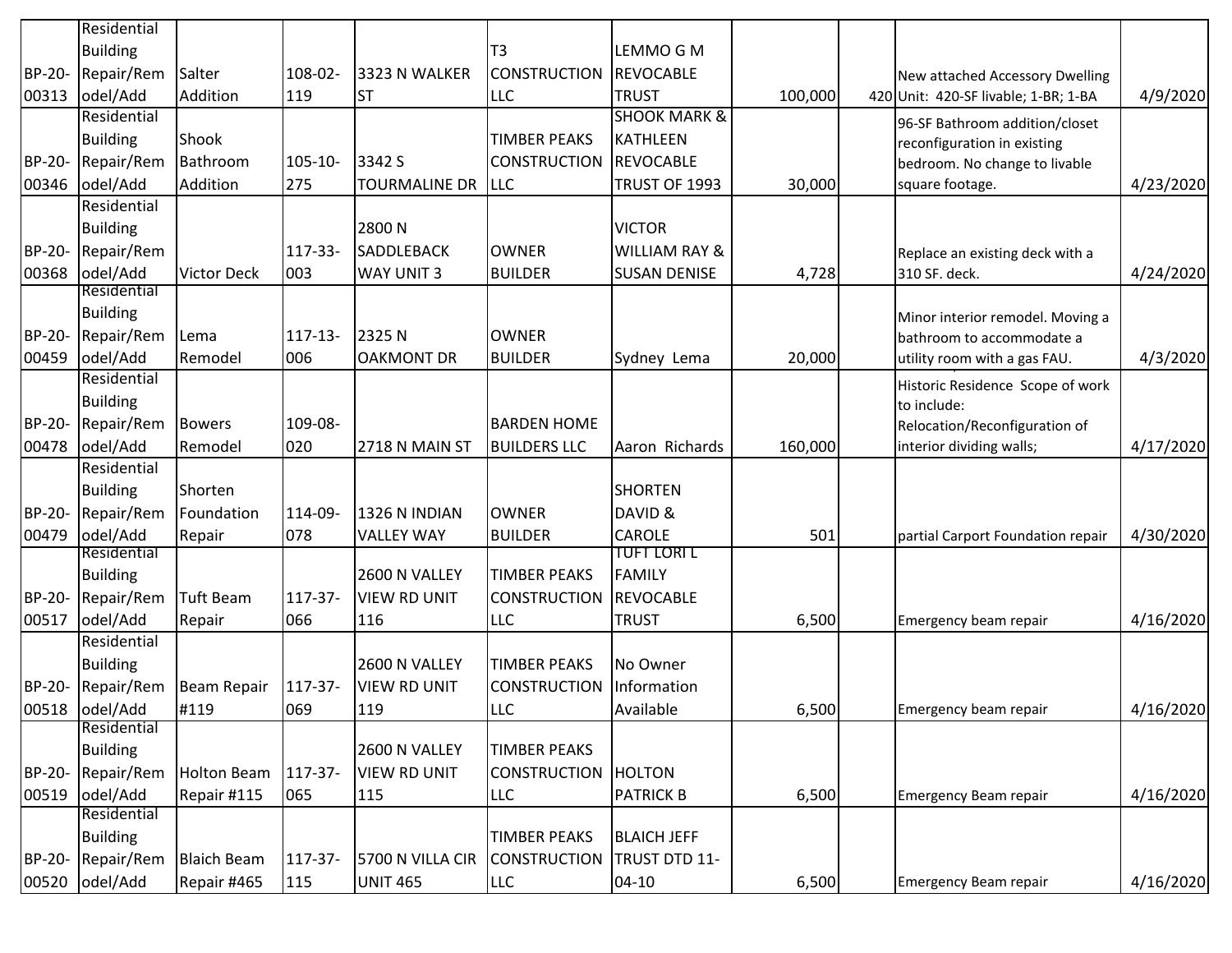|                        | Residential                       |                                                               |                     |                                                     |                                     |                                                                 |         |                                                                                                                                             |           |
|------------------------|-----------------------------------|---------------------------------------------------------------|---------------------|-----------------------------------------------------|-------------------------------------|-----------------------------------------------------------------|---------|---------------------------------------------------------------------------------------------------------------------------------------------|-----------|
|                        | <b>Building</b>                   |                                                               |                     |                                                     | <b>TIMBER PEAKS</b>                 | <b>CALLINAN</b>                                                 |         |                                                                                                                                             |           |
| BP-20-                 | Repair/Rem                        | Callinan Beam 117-37-                                         |                     | 5700 N VILLA CIR                                    | <b>CONSTRUCTION</b>                 | <b>MICHAEL R &amp;</b>                                          |         |                                                                                                                                             |           |
| 00521                  | odel/Add                          | Repair #466                                                   | 116                 | <b>UNIT 466</b>                                     | <b>LLC</b>                          | <b>PRISCILLA K</b>                                              | 6,500   | Emergency Beam repair                                                                                                                       | 4/16/2020 |
|                        | Residential                       |                                                               |                     |                                                     |                                     | <b>GOLIGHTLY</b>                                                |         |                                                                                                                                             |           |
|                        | <b>Building</b>                   | Golightly                                                     |                     | 2600 N VALLEY                                       | <b>TIMBER PEAKS</b>                 | 2000                                                            |         |                                                                                                                                             |           |
| BP-20-                 | Repair/Rem                        | <b>Beam Repair</b>                                            | 117-37-             | <b>VIEW RD UNIT</b>                                 | <b>CONSTRUCTION</b>                 | <b>AMENDMENT &amp;</b>                                          |         |                                                                                                                                             |           |
| 00522                  | odel/Add                          | #120                                                          | 070                 | 120                                                 | <b>LLC</b>                          | <b>COMPLETE</b>                                                 | 6,500   | Emergency Beam repair.                                                                                                                      | 4/16/2020 |
|                        | Residential                       | Hagaman                                                       |                     |                                                     |                                     | <b>HAGAMAN</b>                                                  |         | into 2-bedrooms with spiral                                                                                                                 |           |
| BP-20-                 | <b>Building</b>                   | Attic and                                                     | 113-80-             | 4010 N GANNET                                       | <b>OWNER</b>                        | <b>CELESTE &amp;</b>                                            |         | staircase for access to 420-SF                                                                                                              |           |
| 00523                  | Repair/Rem                        | Bedroom                                                       | 039                 | <b>WAY</b>                                          | <b>BUILDER</b>                      | LOGAN                                                           | 8,000   | habitable attic.                                                                                                                            | 4/24/2020 |
| <b>BP-20-</b>          | Residential                       |                                                               | 105-18-             | 466 E TWELVE                                        | Rooftop Solar                       |                                                                 |         | Roof-mounted PV (24) 325w                                                                                                                   |           |
| 00509                  | Photovoltaic                      | Artus Solar                                                   | 015A                | <b>OAKS DR</b>                                      | <b>LLC</b>                          | <b>SIESS JENNIFER</b>                                           | 22,546  | panels 7800 kw.                                                                                                                             | 4/3/2020  |
| BP-20-                 | Residential                       |                                                               | $112 - 12$          | 1121W<br><b>UNIVERSITY</b>                          | <b>Rooftop Solar</b>                | <b>FITZ BOBBE</b><br>TRUST DTD 05-                              |         | Installation of an 8.45kW roof-<br>mounted PV solar system<br>comprised of (26) Hanwha Q Cell<br>325W modules and (26) Enphase              |           |
| 00579                  | Photovoltaic                      | <b>Fitz Solar</b>                                             | 038                 | <b>HEIGHTS DR S</b>                                 | <b>LLC</b>                          | $22 - 17$                                                       | 26,826  | IQ7+ microinverters<br>Installation of a 6.5 kW roof-                                                                                       | 4/13/2020 |
| BP-20-<br>00621        | Residential<br>Photovoltaic       | Coplea Solar                                                  | 111-09-<br>069      | <b>2872 N GREGG</b><br><b>DR</b>                    | Rooftop Solar<br>LLC                | <b>COPLEA COREY</b><br>& MONICA                                 | 20,600  | mounted PV solar system<br>comprised of (20) Hanwha Q Cell<br>325W modules & (20) Enphase                                                   | 4/22/2020 |
| BP-20-<br>00645        | Residential<br>Photovoltaic       | Morse Solar                                                   | 110-04-<br>070      | 440 W PINE AVE                                      | Prostruct<br><b>Builders LLC</b>    | <b>MORSE FAMILY</b><br>TRUST DTD 07-<br>11-06                   | 33,566  | Install of 8.99kW photovoltaic<br>solar system consisting of 29<br>panels.                                                                  | 4/29/2020 |
| <b>BP-19-</b><br>02843 | Residential<br><b>SF Attached</b> | Symmetry<br>Mountain<br>Vista Condos<br>Unit 9 Model<br>IΑ    | $105 - 21 -$<br>009 | 3017 S<br><b>TOURMALINE DR</b><br>UNIT <sub>9</sub> | <b>SYMMETRY</b><br><b>HOMES INC</b> | <b>MOUNTAIN</b><br><b>VISTA II AT PINE</b><br><b>CANYON LLC</b> | 400,000 | Unit A - Unit A (lower level) 1861<br>SF Livable/conditioned 3 bedroom<br>3.5 bath 692 SF 2-car garage 587<br>1861 SF. Covered Porch/patio. | 4/2/2020  |
| BP-19-                 | Residential                       | Symmetry<br>Mountain<br>Vista Condos<br>Unit 10 Model 105-21- |                     | 3017 S<br><b>TOURMALINE DR</b>                      | <b>SYMMETRY</b>                     | <b>MOUNTAIN</b><br><b>VISTA II AT PINE</b>                      |         | Unit B (lower level) 1861 SF<br>Livable/conditioned 3 bedroom<br>3.5 bath 692 SF 2-car garage 564                                           |           |
| 02844                  | <b>SF Attached</b>                | ΙA                                                            | 010                 | <b>UNIT 10</b>                                      | <b>HOMES INC</b>                    | <b>CANYON LLC</b>                                               | 400,000 | 1861 SF. Covered Porch/patio.                                                                                                               | 4/2/2020  |
| BP-19-                 | Residential                       | Symmetry<br>Mountain<br>Vista Condos<br>Unit 11 Model 105-21- |                     | 3017 S<br><b>TOURMALINE DR</b>                      | <b>SYMMETRY</b>                     | <b>MOUNTAIN</b><br><b>VISTA II AT PINE</b>                      |         | Unit C (upper level) 1990 SF<br>Livable/conditioned 3 bedroom<br>3.5 bath 629 SF 2-car garage 523                                           |           |
|                        | 02845 SF Attached                 | A                                                             | 011                 | <b>UNIT 11</b>                                      | <b>HOMES INC</b>                    | <b>CANYON LLC</b>                                               | 400,000 | 1990 SF. Covered Porch/patio.                                                                                                               | 4/2/2020  |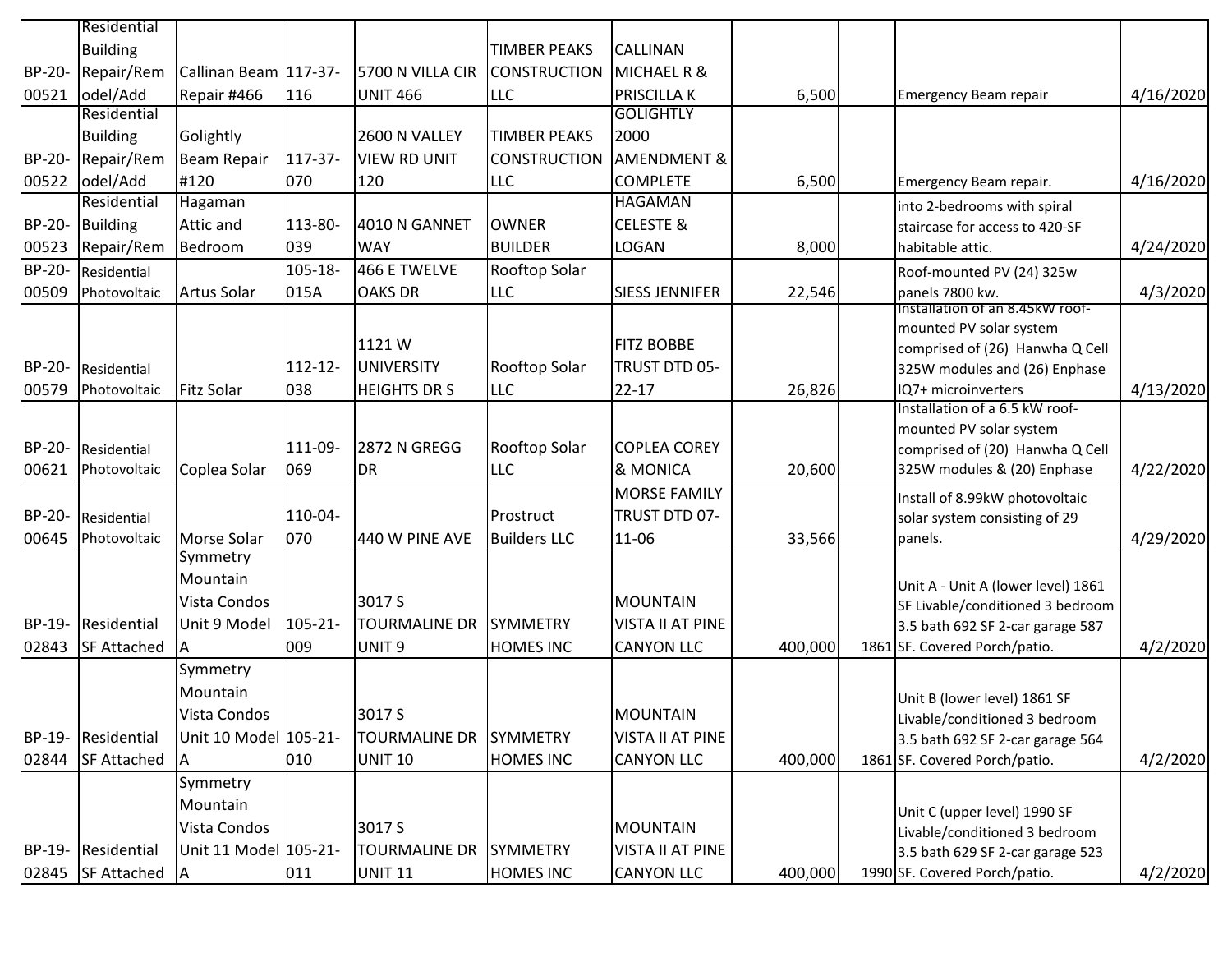|        |                               | Symmetry              |              |                                 |                    |                          |         |                                                                            |           |
|--------|-------------------------------|-----------------------|--------------|---------------------------------|--------------------|--------------------------|---------|----------------------------------------------------------------------------|-----------|
|        |                               | Mountain              |              |                                 |                    |                          |         | 1990 SF Livable/conditioned 3                                              |           |
|        |                               | Vista Condos          |              | 3017 S                          |                    | <b>MOUNTAIN</b>          |         | bedroom 3.5 bath 629 SF 2-car                                              |           |
| BP-19- | Residential                   | Unit 12 Model 105-21- |              | <b>TOURMALINE DR</b>            | <b>SYMMETRY</b>    | <b>VISTA II AT PINE</b>  |         | garage 493 SF. Covered                                                     |           |
| 02848  | <b>SF Attached</b>            | IΑ                    | 012          | <b>UNIT 12</b>                  | <b>HOMES INC</b>   | <b>CANYON LLC</b>        | 400,000 | 1990 Porch/patio.                                                          | 4/2/2020  |
|        |                               |                       |              |                                 |                    |                          |         | New single Family Residence: 4-                                            |           |
|        |                               |                       |              |                                 |                    |                          |         | BR; 3-BA; 2600-SF livable; 2-LVL;<br>265-SF Covered front entry; 350-      |           |
|        |                               |                       |              |                                 |                    |                          |         | SF Covered rear porch. Site to                                             |           |
|        |                               |                       |              |                                 | AJH                |                          |         | contain retaining walls to                                                 |           |
| BP-19- | Residential                   |                       | $101 - 24 -$ | 115 E                           | <b>WOODWORKS</b>   | <b>HELWIG ALEX &amp;</b> |         | accommodate grade changes                                                  |           |
| 01853  | <b>SF Detached Helwig SFD</b> |                       | 095B         | <b>HUTCHESON DR</b>             | <b>INC</b>         | <b>KIMBERLY</b>          | 600,000 | 2600 between adjacent property.                                            | 4/15/2020 |
|        |                               | Miramonte at          |              |                                 |                    |                          |         |                                                                            |           |
|        |                               | <b>Timber Sky</b>     |              |                                 |                    |                          |         | 1-story 1991 SF.                                                           |           |
|        |                               | LOT 4 Same            |              |                                 |                    |                          |         | livable/conditioned 3 bed 2.5 bath                                         |           |
| BP-20- | Residential                   | As Model              | 112-01-      |                                 | <b>MIRAMONTE</b>   | <b>MIRAMONTE</b>         |         | 3-car garage 744 SF. Elevation A-                                          |           |
| 00140  | <b>SF Detached</b>            | 1991                  | 312          | 2454 S POLARIS                  | <b>ARIZONA LLC</b> | <b>ARIZONA LLC</b>       | 149,325 | 1991 Covered porch/patio 344 SF.                                           | 4/1/2020  |
|        |                               | Miramonte             |              |                                 |                    |                          |         | 1-story 2521 SF.                                                           |           |
|        |                               | <b>Timber Sky</b>     |              |                                 |                    |                          |         | livable/conditioned 3 bed 2.5 bath                                         |           |
|        |                               | LOT 1 Same-           |              |                                 |                    |                          |         | covered porch/patio 303 SF.                                                |           |
| BP-20- | Residential                   | AS Model              | 112-01-      |                                 | <b>MIRAMONTE</b>   | <b>MIRAMONTE</b>         |         | Covered rear porch/patio 164 SF.                                           |           |
| 00142  | <b>SF Detached</b>            | 2521                  | 309          | 2430 S POLARIS                  | <b>ARIZONA LLC</b> | <b>ARIZONA LLC</b>       | 189,075 | 2521 2-car garage 512 SF.<br>The wew single railing Dwennig. 2-            | 4/1/2020  |
|        |                               |                       |              |                                 |                    |                          |         | Story; 1669-SF livable (903-SF                                             |           |
|        |                               |                       |              |                                 |                    |                          |         | lower; 766-SF upper); 2-BR; 2.5-                                           |           |
|        |                               | Capstone              |              |                                 |                    |                          |         | BA; 532-SF Garage (Square footage                                          |           |
|        |                               | <b>Crestview Lot</b>  |              |                                 |                    |                          |         | of garage includes 5' garage                                               |           |
|        |                               | 114 CV1669            |              |                                 |                    |                          |         | extension opt.); 48-SF uncovered                                           |           |
| BP-20- | Residential                   | W 5' Garage           | $112 - 01 -$ | 2749 W                          | <b>CAPSTONE</b>    | <b>CRESTVIEW 31</b>      |         | rear porch; 112-SF covered front                                           |           |
| 00247  | <b>SF Detached</b>            | Option                | 137          | <b>ADIRONDACK AVE HOMES LLC</b> |                    | LLC                      | 100,140 | $1669$ porch.                                                              | 4/7/2020  |
|        |                               |                       |              |                                 |                    |                          |         | New Single Family Dwelling: 4-BR;                                          |           |
|        |                               | Izabel Homes          |              |                                 |                    |                          |         | 2-BA; 2-Story; 1527-SF Livable (899-<br>SF Main; 628-SF Upper); 293.7-SF   |           |
|        | BP-20- Residential            | Habitat for           | 109-11-      |                                 |                    | <b>FLAGSTAFF CITY</b>    |         | 1-Car Garage; 78.9-SF Covered                                              |           |
| 00371  | <b>SF Detached Humanity</b>   |                       | 162          | 2302 N IZABEL ST J K C INC      |                    | OF                       | 170,000 | 1527 Patio.                                                                | 4/16/2020 |
|        |                               | Capstone              |              |                                 |                    |                          |         | New Single Family Dwelling: 1-                                             |           |
|        |                               | <b>Crestview Lot</b>  |              |                                 |                    |                          |         | story; 1566-SF Livable; 3-BR; 2-BA;                                        |           |
| BP-20- | Residential                   | 65 Model              | $112 - 01 -$ | 2784 W                          | <b>CAPSTONE</b>    | <b>CRESTVIEW 31</b>      |         | 218-SF Covered Porch; 428-SF 2-car                                         |           |
| 00469  | SF Detached CV1566            |                       | 088          | <b>WINDTREE DR</b>              | HOMES LLC          | LLC                      | 715     | 1566 Garage                                                                | 4/13/2020 |
| BP-20- | Residential                   | Crestview Lot 112-01- |              |                                 | <b>CAPSTONE</b>    | <b>CRESTVIEW 31</b>      |         | New Single Family Dwelling: 2393-                                          |           |
| 00489  | SF Detached 68                |                       | 091          | 1429 S MILLIS LN  HOMES LLC     |                    |                          | 144,000 | SF Livable (1064-SF Main Floor;<br>2393 1329-SF Second Floor); 2-Story; 5- | 4/24/2020 |
|        |                               |                       |              |                                 |                    | LLC                      |         |                                                                            |           |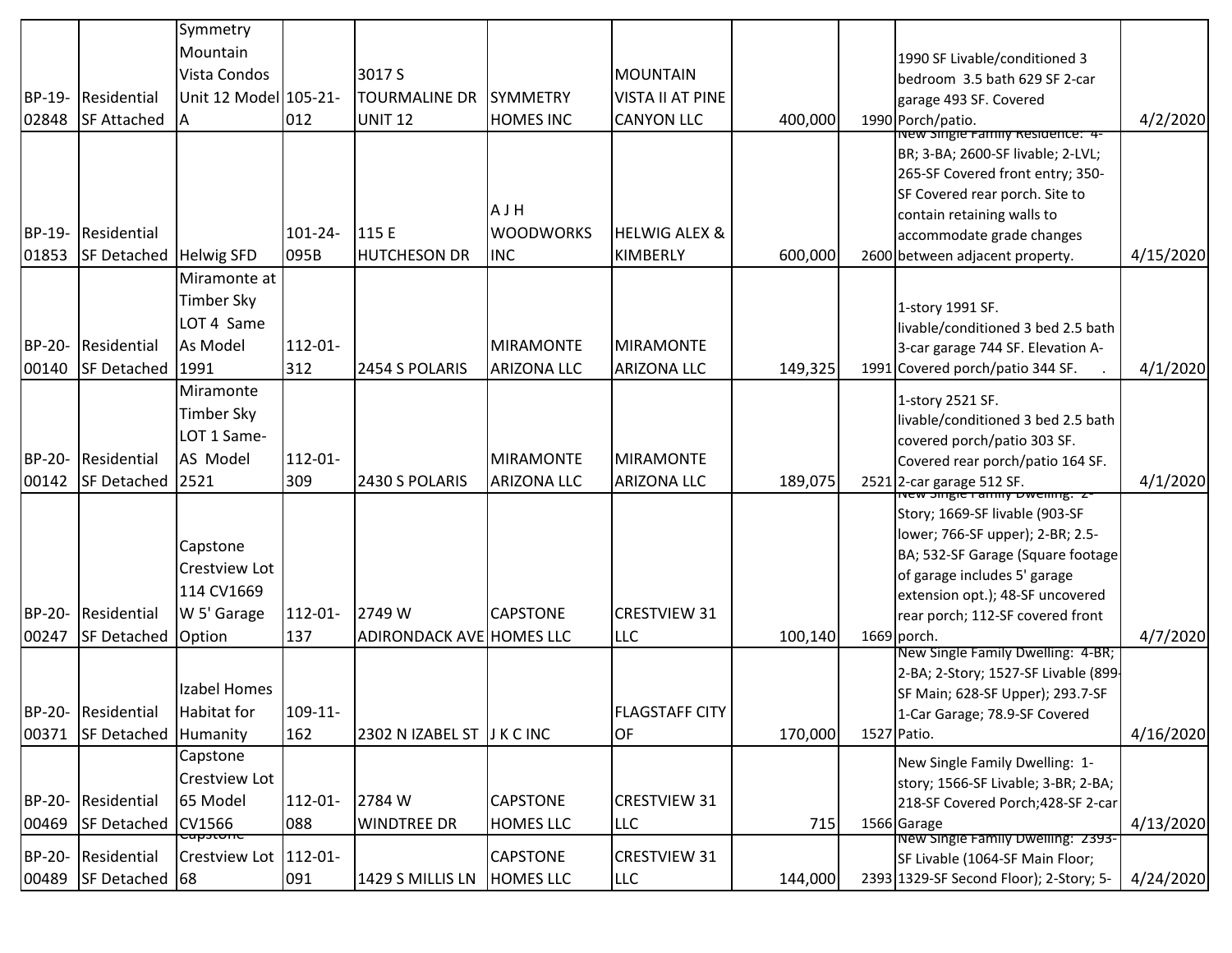|               |               |                     |              |                                      | Lionheart                     |                           |        |                                   |           |
|---------------|---------------|---------------------|--------------|--------------------------------------|-------------------------------|---------------------------|--------|-----------------------------------|-----------|
| BP-20-        |               | Dickerson           | 102-07-      |                                      | <b>Building and Inv</b>       | <b>DICKERSON</b>          |        | Tear off reroof no wood shakes or |           |
| 00544         | Roofing       | Roof                | 021          | 1619 N KUTCH DR LLC                  |                               | <b>RUSSELL R</b>          | 7,395  | shingles allowed                  | 4/3/2020  |
| BP-20-        |               | Mahoney             | 110-05-      |                                      | <b>LCR ROOFING</b>            | <b>MAHONEY</b>            |        | Tear off reroof no wood shakes or |           |
| 00554         | Roofing       | Roof                | 116          | 16 W PINE AVE                        | <b>INC</b>                    | <b>EILEEN</b>             | 9,735  | shingles allowed                  | 4/6/2020  |
|               |               |                     |              |                                      |                               | <b>POWELL</b>             |        |                                   |           |
| BP-20-        |               |                     | $117 - 27 -$ | 6814 E EAGLE                         | Prostruct                     | TIMOTHY V &               |        | Tear off reroof no wood shakes or |           |
| 00560         | Roofing       | <b>Powell Roof</b>  | 091          | <b>CREST DR</b>                      | <b>Builders LLC</b>           | <b>ALLISON JT</b>         | 10,000 | shingles allowed                  | 4/7/2020  |
| <b>BP-20-</b> |               |                     | 110-07-      |                                      | Prostruct                     | <b>BORLING ERIK C</b>     |        | Tear off reroof no wood shakes or |           |
| 00561         | Roofing       | <b>Borling Roof</b> | 035E         | 109 E CEDAR AVE Builders LLC         |                               | & ANDREA D                | 14,000 | shingles allowed                  | 4/7/2020  |
|               |               |                     |              |                                      | <b>NOAH'S ARK</b>             |                           |        |                                   |           |
| BP-20-        |               |                     | 102-08-      | <b>1522 N NAVAJO</b>                 | <b>ROOFING CO</b>             | <b>JAMES JEFFREY</b>      |        | Tear off reroof no wood shakes or |           |
| 00563         | Roofing       | James Roof          | 079          | <b>DR</b>                            | <b>INC</b>                    | L & JANE H                | 8,000  | shingles allowed                  | 4/7/2020  |
| <b>BP-20-</b> |               |                     | 110-05-      | 1915 N MARION                        | <b>RESTORATION</b>            | <b>SHARON</b>             |        | Tear off reroof no wood shakes or |           |
| 00568         | Roofing       | <b>Hester Roof</b>  | 101          | <b>DR</b>                            | <b>INC</b>                    | <b>YVONNE</b>             | 2,500  | shingles allowed                  | 4/7/2020  |
|               |               |                     |              |                                      | <b>POLARIS</b>                |                           |        |                                   |           |
| BP-20-        |               |                     | 108-18-      | <b>4195 N SAINT</b>                  | <b>RESTORATION</b>            | <b>PEPPERS ERIC &amp;</b> |        | Tear off reroof no wood shakes or |           |
| 00569         | Roofing       | Peppers Roof        | 046          | <b>MORITZ WAY</b>                    | <b>INC</b>                    | <b>EMILY</b>              | 3,500  | shingles allowed                  | 4/7/2020  |
|               |               |                     |              |                                      | <b>POLARIS</b>                | <b>RHODES</b>             |        |                                   |           |
| BP-20-        |               |                     | 108-33-      |                                      | <b>RESTORATION</b>            | WILLIAM A &               |        | Tear off reroof no wood shakes or |           |
| 00570         | Roofing       | <b>Rhodes Roof</b>  | 033          | 3228 N KYLE LP                       | <b>INC</b>                    | <b>RENEE GLADYS</b>       | 2,500  | shingles allowed                  | 4/7/2020  |
|               |               |                     |              |                                      | <b>NOAH'S ARK</b>             | <b>GUSTAFSON</b>          |        |                                   |           |
| BP-20-        |               | Fustafson           | 101-29-      | 785 N CANYON                         | <b>ROOFING CO</b>             | JOSEPH G &                |        | Tear off reroof no wood shakes or |           |
| 00575         | Roofing       | Roof                | 019          | <b>TERRACE DR</b>                    | <b>INC</b>                    | <b>THERESAK</b>           | 7,500  | shingles allowed                  | 4/8/2020  |
|               |               |                     |              |                                      | <b>NOAH'S ARK</b>             | <b>PECK BETTY M</b>       |        |                                   |           |
| BP-20-        |               |                     | $117 - 27 -$ | 6754 E EAGLE                         | <b>ROOFING CO</b>             | TRUST DTD 4-11-           |        | Tear off reroof no wood shakes or |           |
| 00576         | Roofing       | Peck Roof           | 088          | <b>CREST DR</b>                      | <b>INC</b>                    | 14                        | 8,200  | shingles allowed                  | 4/8/2020  |
|               |               | Congregation        |              |                                      |                               |                           |        |                                   |           |
| <b>BP-20-</b> |               | Le Shalom           | 108-10-      | 2609N                                | Behmer                        | <b>HEICHAL</b>            |        | Tear off reroof no wood shakes or |           |
| 00585         | Roofing       | Roof                | 085D         | <b>PATTERSON BLVD Industries Inc</b> |                               | <b>BAORANIM</b>           | 6,631  | shingles allowed                  | 4/10/2020 |
| BP-20-        |               |                     | 105-18-      | 473 E CLOVER                         |                               | <b>CARTER FAMILY</b>      |        | Tear off reroof no wood shakes or |           |
|               | 00598 Roofing | Carter Roof         | 036          | <b>CREEK DR</b>                      | Surebuild LLC                 | <b>TRUST</b>              | 12,000 | shingles allowed                  | 4/13/2020 |
|               |               |                     |              |                                      |                               |                           |        |                                   |           |
| BP-20-        |               |                     | 117-29-      | 6038 E ABINEAU                       | Northern Design SCHULZ LESLIE |                           |        | Tear off reroof no wood shakes or |           |
| 00601         | Roofing       | <b>Schulz Roof</b>  | 011          | <b>CANYON DR</b>                     | Services                      | O                         | 8,480  | shingles allowed                  | 4/13/2020 |
|               |               | Avenues of          |              |                                      |                               | <b>LEUENBERGER</b>        |        |                                   |           |
| BP-20-        |               | the World           | 109-05-      | 2100 E CEDAR                         | LELAND                        | <b>LIVING TRUST</b>       |        | Tear off reroof no wood shakes or |           |
| 00605         | Roofing       | Roof                | 025A         | <b>AVE</b>                           | <b>ROOFING</b>                | DTD 12-15-15              | 6,500  | shingles allowed                  | 4/14/2020 |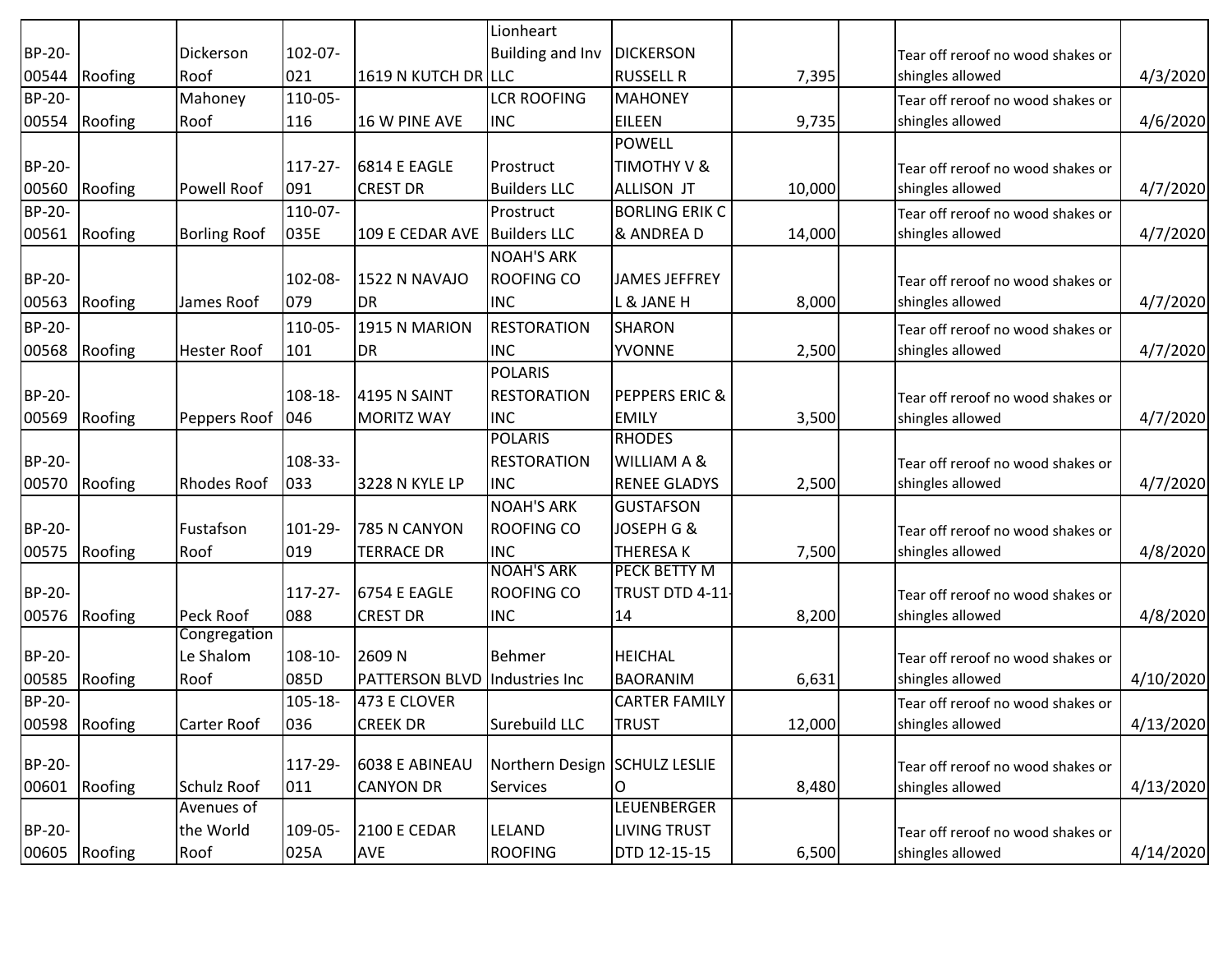| BP-20-<br>00615 | Roofing | Thorson Roof        | $117 - 22 -$<br>1014 | 4521 E<br><b>FLINTWOOD LN</b> | Lionheart<br><b>Building and</b><br><b>Investments LLC</b> | <b>THORSON</b><br><b>LIVING TRUST</b><br>DTD 11-14-97 | 2,200  | Tear off reroof no wood shakes or<br>shingles allowed | 4/15/2020 |
|-----------------|---------|---------------------|----------------------|-------------------------------|------------------------------------------------------------|-------------------------------------------------------|--------|-------------------------------------------------------|-----------|
|                 |         |                     |                      |                               |                                                            |                                                       |        |                                                       |           |
|                 |         |                     |                      |                               | Lionheart                                                  | <b>BURFORD</b>                                        |        |                                                       |           |
| <b>BP-20-</b>   |         |                     | 113-08-              | 4867 E GIBSON                 | <b>Building and</b>                                        | <b>FELICIA</b>                                        |        | Tear off reroof no wood shakes or                     |           |
| 00620           | Roofing | <b>Burford Roof</b> | 063                  | AVE                           | <b>Investments LLC</b>                                     | RACQUEL                                               | 10,500 | shingles allowed                                      | 4/16/2020 |
|                 |         | Flagstaff           |                      |                               |                                                            |                                                       |        |                                                       |           |
| <b>BP-20-</b>   |         | Athletic Club       | 104-05-              |                               | <b>IDEAL ROOFING</b>                                       | <b>TOTAL RENTAL</b>                                   |        | Tear off reroof no wood shakes or                     |           |
| 00629           | Roofing | Roof                | 009A                 | 1200 E ROUTE 66               | <b>INC</b>                                                 | <b>CENTER LLC</b>                                     | 75,580 | shingles allowed                                      | 4/17/2020 |
|                 |         |                     |                      |                               | <b>MATTS</b>                                               |                                                       |        |                                                       |           |
| BP-20-          |         |                     | 112-49-              | 2544 W                        | <b>DRYWALL</b>                                             |                                                       |        | Tear off reroof no wood shakes or                     |           |
| 00630           | Roofing | Merritt Roof        | 292                  | <b>CORONADO AVE</b>           | PATCH INC                                                  | <b>MERRITT CAROL</b>                                  | 6,000  | shingles allowed                                      | 4/20/2020 |
| BP-20-          |         |                     | 100-02-              | 613 W NAVAJO                  | <b>OWNER</b>                                               |                                                       |        | Tear off reroof no wood shakes or                     |           |
| 00634           | Roofing | Lenz Roof           | 098                  | <b>RD</b>                     | <b>BUILDER</b>                                             | LENZ DIANE L                                          | 10,000 | shingles allowed                                      | 4/20/2020 |
|                 |         |                     |                      |                               |                                                            |                                                       |        |                                                       |           |
| BP-20-          |         |                     | 112-49-              | 2086 W TOPEKA                 | <b>OWNER</b>                                               | MILLS MICHAEL                                         |        | Reroof no wood shakes or shingles                     |           |
| 00646           | Roofing | Mills Roof          | 053                  | AVE                           | <b>BUILDER</b>                                             | R & SUZANNE S                                         | 3,500  | allowed                                               | 4/21/2020 |
|                 |         |                     |                      |                               |                                                            |                                                       |        |                                                       |           |
| BP-20-          |         |                     | 112-49-              | 2578W                         | <b>OWNER</b>                                               | <b>MILLS JASON T</b>                                  |        | Reroof no wood shakes or shingles                     |           |
| 00649           | Roofing | Mills Roof          | 296                  | <b>CORONADO AVE</b>           | <b>BUILDER</b>                                             | & NICOLE D                                            | 3,500  | allowed                                               | 4/21/2020 |
| <b>BP-20-</b>   |         |                     | $107 - 05 -$         |                               | <b>Altitude Roofing</b>                                    | <b>IZABEL RENTALS</b>                                 |        | Tear off reroof no wood shakes or                     |           |
| 00650           | Roofing | Snook Roof          | 078                  | 1720 N IZABEL ST              | LLC                                                        | <b>LLC</b>                                            | 8,000  | shingles allowed                                      | 4/21/2020 |
|                 |         |                     |                      |                               | Lionheart                                                  |                                                       |        |                                                       |           |
| BP-20-          |         |                     | 108-10-              | 2727 N JAMISON                | Building and Inv. KEELEY BRIAN                             |                                                       |        | Tear off reroof no wood shakes or                     |           |
| 00655           | Roofing | <b>Keeley Roof</b>  | 111                  | <b>BLVD</b>                   | LLC                                                        | W & ANNIKAT                                           | 7,000  | shingles allowed                                      | 4/22/2020 |
|                 |         |                     |                      |                               |                                                            | <b>MONTOYA</b>                                        |        |                                                       |           |
| BP-20-          |         |                     | 104-02-              |                               | <b>LCR ROOFING</b>                                         | <b>RAYMOND S &amp;</b>                                |        | Tear off reroof no wood shakes or                     |           |
| 00668           | Roofing | Montoya Roof 110    |                      | 515 S O'LEARY ST              | <b>INC</b>                                                 | <b>RICHARD S</b>                                      | 6,690  | shingles allowed                                      | 4/24/2020 |
| <b>BP-20-</b>   |         |                     | $109 - 11$           | 2408 N WEST ST                |                                                            |                                                       |        | Reroof no wood shakes or shingles                     |           |
| 00680           | Roofing | Vogan Roof          | 1089                 | APT <sub>3</sub>              | Surebuild LLC                                              | <b>VI-WEST LLC</b>                                    | 21,000 | allowed                                               | 4/27/2020 |
|                 |         |                     |                      |                               |                                                            | <b>TEGETHOFF</b>                                      |        |                                                       |           |
|                 |         |                     |                      |                               |                                                            | <b>STEVE F &amp;</b>                                  |        |                                                       |           |
| <b>BP-20-</b>   |         | Tegethoff           | $100-12-$            | 1621 W CHERRY                 | <b>High Elevation</b>                                      | <b>CINDY</b>                                          |        | Tear off reroof no wood shakes or                     |           |
| 00689           | Roofing | Roof                | 013                  | AVE                           | <b>Roofing LLC</b>                                         | <b>CPWROS</b>                                         | 4,030  | shingles allowed                                      | 4/28/2020 |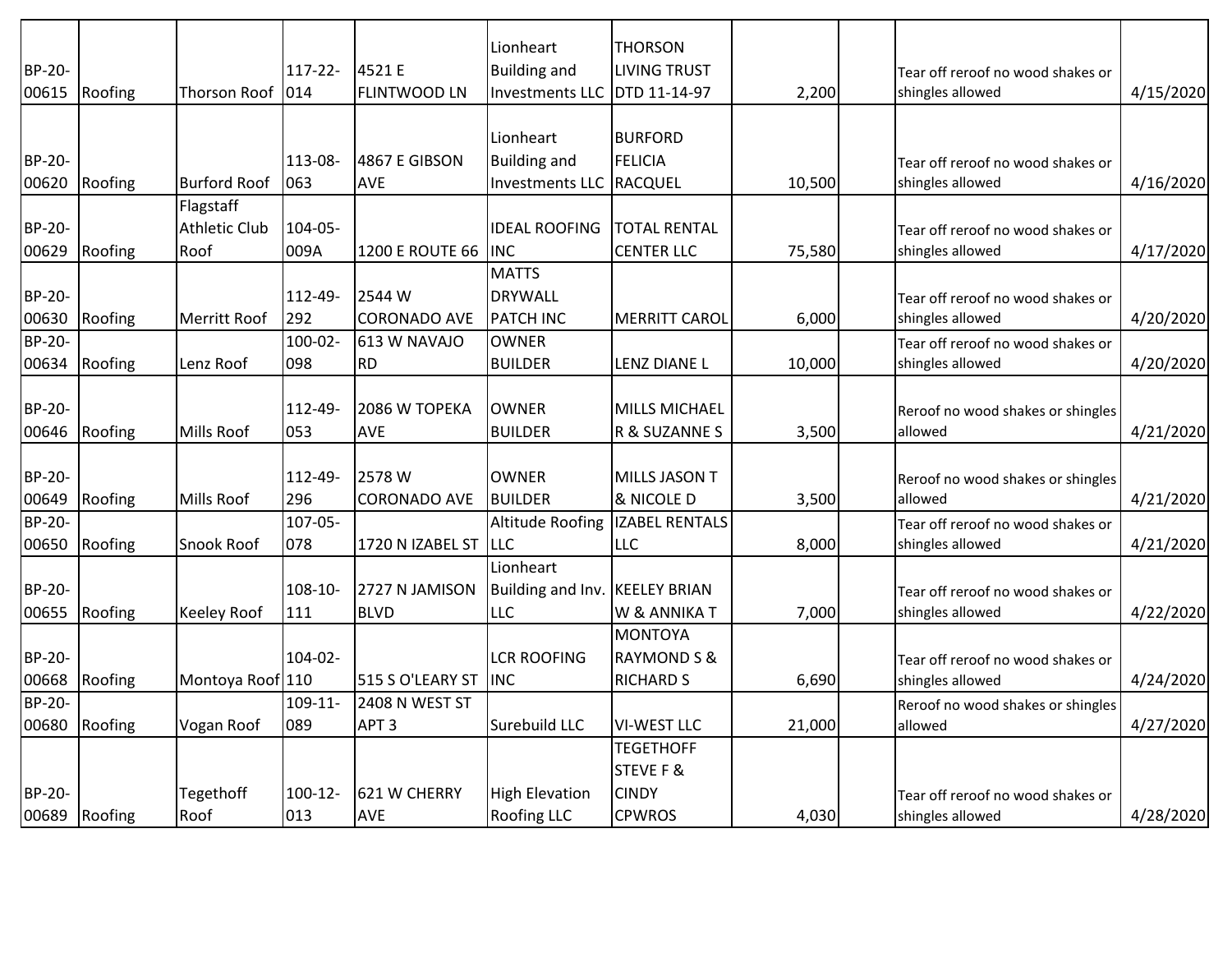|                        |               |                     |                |                     |                                  | <b>MOFFITT</b>            |        |                                   |           |
|------------------------|---------------|---------------------|----------------|---------------------|----------------------------------|---------------------------|--------|-----------------------------------|-----------|
|                        |               |                     |                |                     |                                  | <b>THOMAS</b>             |        |                                   |           |
|                        |               |                     |                |                     |                                  | <b>WILLIAM IV</b>         |        |                                   |           |
|                        |               |                     |                |                     |                                  | <b>REVOCABLE</b>          |        |                                   |           |
| BP-20-                 |               |                     | 100-30-        | 714 W               | <b>OWNER</b>                     | <b>TRUST DTD</b>          |        | Reroof no wood shakes or shingles |           |
| 00693                  | Roofing       | Moffitt Roof        | 016            | <b>COCONINO AVE</b> | <b>BUILDER</b>                   | 7/19/05                   | 7,000  | allowed                           | 4/28/2020 |
|                        |               |                     |                |                     |                                  | <b>FIRST</b>              |        |                                   |           |
|                        |               |                     |                |                     |                                  | <b>ASSEMBLY OF</b>        |        |                                   |           |
| BP-20-                 |               | Breath of Life      | $108 - 01$     | 3500 N FOURTH       | Advosy                           | <b>GOD OF</b>             |        | Reroof no wood shakes or shingles |           |
| 00696                  | Roofing       | Church Roof         | 001J           | <b>ST</b>           | Construction LLC FLAGSTAFF       |                           | 15,000 | allowed                           | 4/28/2020 |
|                        |               |                     |                |                     |                                  | <b>GOODMAN</b>            |        |                                   |           |
| BP-20-                 |               | Goodman             | 114-18-        | 774 N LONE OAK      | Prostruct                        | <b>CLARKE E JR &amp;</b>  |        |                                   |           |
|                        |               |                     |                | <b>WAY</b>          |                                  |                           |        | Tear off reroof no wood shakes or |           |
| 00697<br><b>BP-20-</b> | Roofing       | Roof                | 064<br>112-49- | 2181 W TOPEKA       | <b>Builders LLC</b><br>Prostruct | <b>LINDA C</b>            | 25,000 | shingles allowed                  | 4/30/2020 |
|                        |               |                     |                |                     |                                  | <b>POWERS JAMES</b>       |        | Tear off reroof no wood shakes or |           |
| 00698                  | Roofing       | Powers Roof         | 043            | <b>AVE</b>          | <b>Builders LLC</b>              | М                         | 10,000 | shingles allowed                  | 4/30/2020 |
|                        |               |                     |                |                     |                                  | <b>HAHN GREGORY</b>       |        |                                   |           |
| BP-20-                 |               |                     | 111-10-        | 3425 W              | Prostruct                        | <b>G JR &amp; CHELSEA</b> |        | Tear off reroof no wood shakes or |           |
| 00699                  | Roofing       | Hahn Roof           | 030            | <b>MOUNTAIN DR</b>  | <b>Builders LLC</b>              | Α                         | 15,000 | shingles allowed                  | 4/30/2020 |
|                        |               |                     |                |                     |                                  | <b>MYERS PAULA</b>        |        |                                   |           |
|                        |               |                     |                |                     |                                  | <b>NEELY</b>              |        |                                   |           |
|                        |               |                     |                |                     |                                  | <b>REVOCABLE</b>          |        |                                   |           |
|                        |               |                     |                |                     |                                  | <b>TRUST</b>              |        |                                   |           |
| BP-20-                 |               |                     | $114 - 17$     | 1315N               | Prostruct                        | <b>AGREEMENT</b>          |        | Tear off reroof no wood shakes or |           |
| 00700                  | Roofing       | <b>Myers Roof</b>   | 036            | <b>WAKONDA ST</b>   | <b>Builders LLC</b>              | DTD 06-08-12              | 25,000 | shingles allowed                  | 4/30/2020 |
|                        |               |                     |                |                     |                                  | <b>KRENKE</b>             |        |                                   |           |
| BP-20-                 |               |                     | 110-02-        |                     | Prostruct                        | <b>KENNETH A &amp;</b>    |        | Tear off reroof no wood shakes or |           |
| 00701                  | Roofing       | Krenke Roof         | 004B           | 508 W FIR AVE       | <b>Builders LLC</b>              | WANDA J                   | 31,000 | shingles allowed                  | 4/30/2020 |
|                        |               |                     |                |                     |                                  | ZINK JOHN W               |        |                                   |           |
|                        |               |                     |                |                     |                                  | <b>AND BINNIE</b>         |        |                                   |           |
| BP-20-                 |               |                     | 114-18-        | 937 N LONE OAK      | Prostruct                        | TRUSTEES;                 |        | Tear off reroof no wood shakes or |           |
|                        | 00702 Roofing | Zink Roof           | 081            | <b>WAY</b>          | <b>Builders LLC</b>              | <b>TRUST</b>              | 28,000 | shingles allowed                  | 4/30/2020 |
|                        |               |                     |                |                     |                                  |                           |        |                                   |           |
| BP-20-                 |               |                     | 112-49-        | 2479 W              |                                  |                           |        | Reroof no wood shakes or shingles |           |
| 00707                  | Roofing       | <b>Rotroff Roof</b> | 346            | <b>CORONADO AVE</b> | Surebuild LLC                    | <b>ROTROFF CLARK</b>      | 8,000  | allowed                           | 4/29/2020 |
|                        |               |                     |                |                     | <b>POLARIS</b>                   | <b>BAXTER</b>             |        |                                   |           |
| BP-20-                 |               |                     | 110-06-        | 1401 N BEAVER       | <b>RESTORATION</b>               | <b>RICHARD R &amp;</b>    |        | Reroof no wood shakes or shingles |           |
| 00715                  | Roofing       | <b>Baxter Roof</b>  | 075A           | <b>ST</b>           | <b>INC</b>                       | <b>JULIE</b>              | 2,500  | allowed                           | 4/30/2020 |
|                        |               |                     |                |                     | <b>POLARIS</b>                   | <b>KIEDROWSKI</b>         |        |                                   |           |
| BP-20-                 |               | Kiedrowski          | 112-49-        | <b>2376 W ROCK</b>  | <b>RESTORATION</b>               | MICHAEL J &               |        | Reroof no wood shakes or shingles |           |
| 00716                  | Roofing       | Roof                | 401            | <b>ISLAND AVE</b>   | <b>INC</b>                       | <b>SHARON K</b>           | 3,000  | allowed                           | 4/30/2020 |
|                        |               |                     |                |                     |                                  |                           |        |                                   |           |